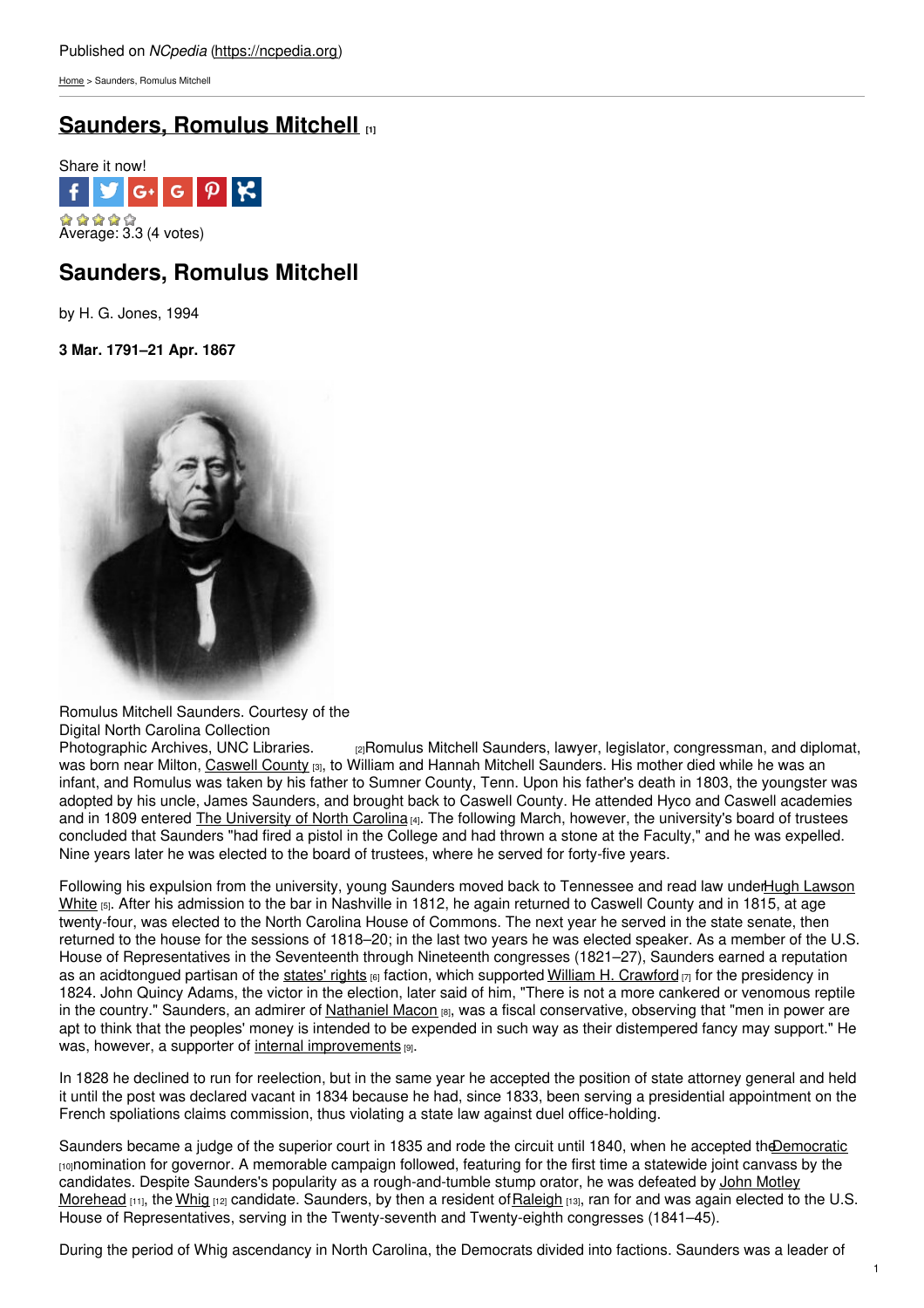the more extreme states' rights faction that generally followed John C. [Calhoun](http://bioguide.congress.gov/scripts/biodisplay.pl?index=c000044) [14]; another native of Caswell, Bedford Brown [15], who had served in the U.S. Senate (1834–40), was a leader of the more moderate faction that sought not to further inflame sectional passions. Brown had resigned in 1840 rather than follow the instructions of the Whig-controlled legislature, and when the Democrats regained control of the General [Assembly](https://ncpedia.org/general-assembly)  $[16]$  in 1842, he sought to regain his seat in the Senate. Romulus Saunders stood in his way, and in a bitter contest that lasted for a month, neither Brown nor Saunders could gain a majority. Finally, both withdrew and the position went to William H. Haywood of Wake [County](https://ncpedia.org/geography/wake) [17].

Saunders, retaining his seat in the House of Representatives, now became even more outspoken against the Van [Buren](https://www.whitehouse.gov/about/presidents/martinvanburen) [18] faction of the Democratic party to which Brown belonged. In order to block Martin Van Buren and to prevent the nomination of any candidate who opposed the annexation of Texas, Saunders in the Democratic National Convention of 1844 successfully sponsored a resolution requiring a two-thirds vote of the convention for the selection of a presidential candidate. This action effectively eliminated Van Buren, and [James](https://ncpedia.org/biography/polk-james) Knox Polk [19], a native of North Carolina, was nominated and subsequently elected. Perhaps in appreciation for that assistance, Polk in 1846 appointed Saunders to the post of minister plenipotentiary to Spain. A secret temporary agreement was negotiated under which Spain offered to sell Cuba to the United States, but because of premature publicity, the negotiations came to naught and Saunders resigned in 1849.

Returning to Raleigh, Saunders in 1850 was elected from Wake [County](https://ncpedia.org/geography/wake) [17] to the House of Commons, where he served through 1853. He was a strong supporter of the construction of the North Carolina Railroad and the strengthening of the older lines. In 1852 he lost his bid for the U.S. Senate but was elected instead to a judgeship on the superior court, a position he held until the end of the [Civil](https://ncpedia.org/history/cw-1900/civil-war) War [20]. From 1852 to 1854 he was also a member of the North Carolina Code Commission.

Saunders married Rebecca Peine Carter on 27 Dec. 1812, and they had five children—James, Franklin, Camillus, Anne Peine, and Rebecca. After his first wife's death, he married, on 26 May 1823, Anne Heyes Johnson, the daughter of William Johnson, an associate justice of the U.S. Supreme Court, and they had at least four children—William Johnson, Margaret Madeline, Jane Claudia, and Julia A. About 1831 Saunders purchased [Elmwood](http://d.lib.ncsu.edu/collections/catalog/bh0265p07) [21], a handsome residence in Raleigh built about 1813 by Chief Justice John Louis [Taylor](https://ncpedia.org/biography/taylor-john-louis) [22]. He was living there at the time of his death and was buried in the Old City Cemetery.

Romulus Saunders was a man of considerable ability and talent, but he was rough-hewn in his appearance and speech, often intemperate in his statements, and intensely partisan in his associations. He was popular among the rank-and-file Democrats, but his inveterate pursuit of public office eventually diminished his influence among party leaders.

## **References:**

Samuel A. Ashe, ed., *[Biographical](https://archive.org/details/biographicalhis03ashegoog) History of North Carolina* [23], vol. 3 (1905).

*Biog. Dir. Am. Cong.* (1961).

Joseph Blount Cheshire, *Nonnulla: Memories, Stories, [Traditions,](http://digital.lib.ecu.edu/historyfiction/item.aspx?id=chn) More or Less Authentic* [24] (1930).

*DAB*, vol. 8 (1935).

A. R. Newsome, ed., "Letters of Romulus M. Saunders to Bartlett Yancy, 1821–1828,"*North Carolina Historical Review* 8 (1931).

William S. Powell, When the Past [Refused](http://books.google.com/books/about/When_the_past_refused_to_die.html?id=IPcRAQAAIAAJ) to Die: A History of Caswell County, North Carolinges, 1777-1977 (1977 [portrait]).

James Edmonds Saunders, *Early Settlers of [Alabama](https://archive.org/details/cu31924102201641)*[26] (1899).

## **Additional Resources:**

Romulus Mitchell Saunders (1791-1867), Office of the Historian: <http://history.state.gov/departmenthistory/people/saunders-romulus-mitchell> [27]

Image of Saunder's gravestone, Caswell County Historical Association: <https://www.flickr.com/photos/ncccha/2974581994/> [28]

Saunders, Romulus Mitchell, 1791-1867, Guide to Research Collections.*Biographical Directory of the United States Congress:* <http://bioguide.congress.gov/scripts/guidedisplay.pl?index=S000078> [29]

"Saunders, Romulus Mitchell, (1791 - 1867)."*Biographical Directory of the United States Congress.*Washington, D.C.: The Congress. <http://bioguide.congress.gov/scripts/biodisplay.pl?index=S000078> [30] (accessed June 21, 2013).

Information about Saunders from the Caswell County Historical Association[:http://ncccha.org/biographies](http://ncccha.org/biographies/romulussaunders.html) [31]

Information about Saunders in the History, Art & Archives of the House of Representatives: [http://history.house.gov/People/Listing/S/SAUNDERS,-Romulus-Mitchell-%28S000078%29//romulussaunders.html](http://ncccha.org/biographies/romulussaunders.html) [31]

### **Image Credits:**